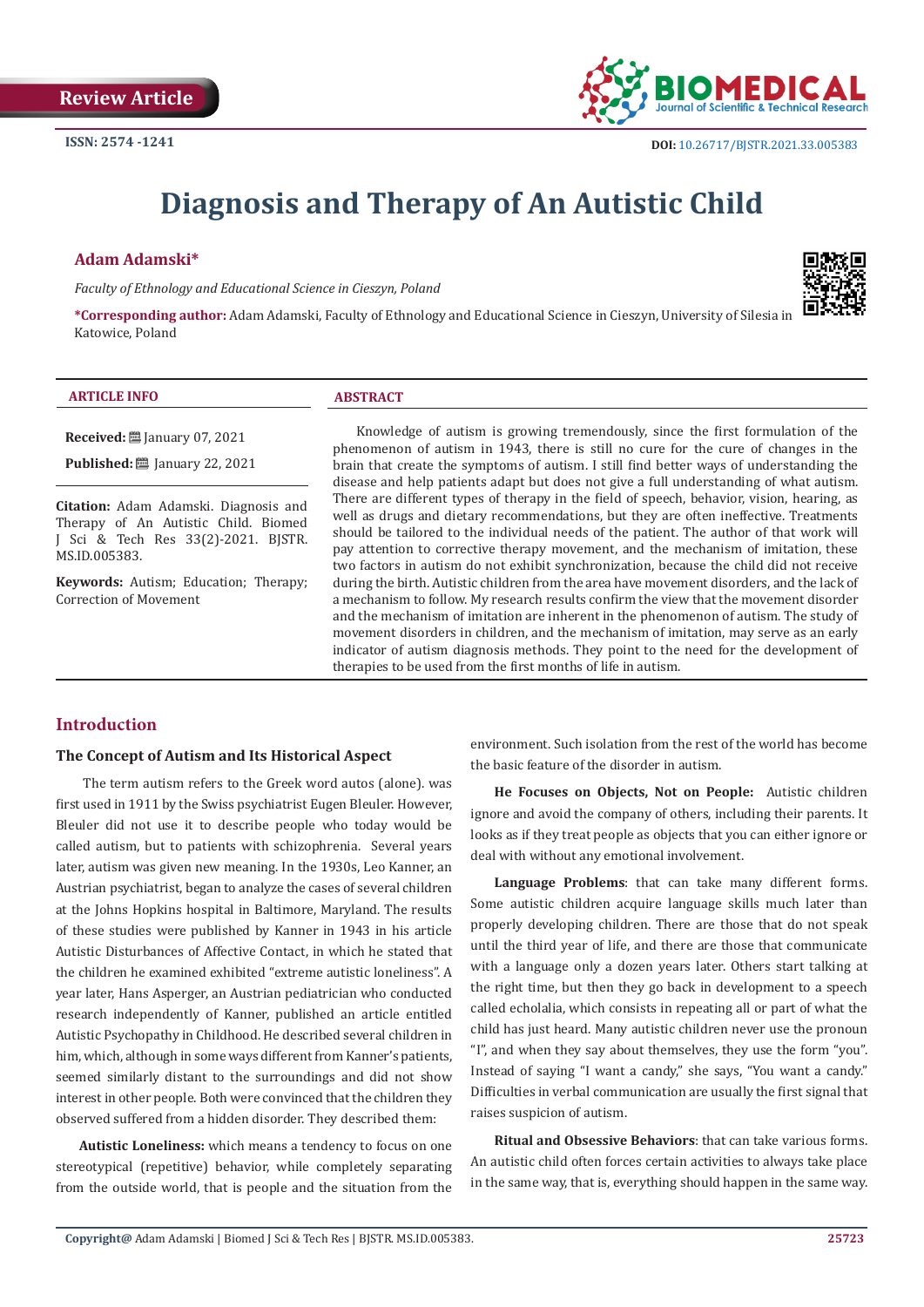For example, moving from point A to point B, the child insists that he always go along the path that was going this way for the first time. Even small changes in everyday routine can cause sudden anger outbursts in the child. Some children affected by this disorder also have the habit of arranging their favorite items in the same specific way.

**Extraordinary memory** and other extraordinary mental skills. Although this does not apply to all children with autism, some of them are characterized by amazing memory - the ability to memorize certain things, such as poems or sports information; have the ability to memorize mathematical calculations that bordering on genius, display unprecedented musical abilities or other amazing talents. Waclaw, et al. [1].

**Lack of smiling skills** (in childhood and sometimes also in later life) and lack of facial expressions during the conversation. Kenner first noticed that autistic children do not smile at others and do not use facial expressions and gestures when they speak. Our observations show that some children later diagnosed as autistic did not smile at all during infancy. Sometimes this is due to facial muscle paralysis, known as Moebius syndrome. It should be noted that both Kanner and Asperger spoke about the possibility of relationships between autism and schizophrenia, but ultimately concluded that these are two different disorders. The most important difference between them is that they appear schizophrenia - even in the youngest patients - precedes at least a two-year period of normal development, and in autistic children the symptoms of the disorder are visible from the beginning of life. Therefore, it is possible to detect during the early childhood Budzińska, et al. [2] The American Psychiatric Association in 1995 created a range of disorders of the development of autism, including them in five categories. These are:

- a. Autistic Disorder AD
- b. Asperger, s Disorder AS
- c. Reett, s Disorder
- d. Childchoord Desintegrative Disorder
- e. Perrasive Developmental Disorder Not Otherwise Specifical - PDD - NOS.

People with autism spectrum disorders are a very diverse group in terms of social, communication and intellectual functioning. Autism can have different characters. Some autistic children do not control speech and present different levels of intellectual disability and various deficits in social development. Others may be completely communicative, may indicate attachment to people, e.g. parents, while having difficulties in establishing correct relationships with their peers and numerous stereotypes and their own behavioral patterns.

Taking a very broad look at autism, it can be said that its scope includes the following symptoms:

1. Does not participate in the play with peers.

2. He likes loneliness. He is not interested in other people, he is an individualist, independent games. He does not need praise; he does not care for contact with others.

- 3. He very rarely smiling.
- 4. He interested in contact with objects than with people.
- 5. The expression of emotions on the face is limited.
- 6. Usually avoids eye contact with another person.
- 7. Does not respond to your name.
- 8. He often gets aggressive for no apparent reason.

9. she uses words that are not significant for a given situation or surroundings.

- 10. Introduces objects into uniform rotary motion.
- 11. Rotates in one place without interruption.

12. He has difficult contacts with other people, if he talks, it's one topic.

- 13. Is very sensitive to sounds and touch.
- 14. Sometimes he does not respond to pain.
- 15. Does not run-in jumps.
- 16. There are no spontaneous reflexes.
- 17. The shoulder of the imitation mechanism

18. Disturbed body movement symmetry, walking in circles, shaking his head, rocking from foot to foot, changing strange poses.

19. Lack of empathy cannot empathize with the situation of another human being.

20. He easily harms others, often with great aggression and brutality, justifying that he too has been hurt. He does not see the difference that his colleague lightly hit him, and in exchange for this he shattered his head in retaliation.

21. He is very self-centered, he does only what he likes and what he is interested in,

22. He forces others to make his wishes immediately realized.

23. It is difficult to correctly express speech.

24. Has difficulty with tasks that require precision movements and the cooperation of both hands under the control of sight. When performing manual tasks, we can notice lips clamping or tongue extension.

25. During the conversation, he introduces digression unrelated to the topic.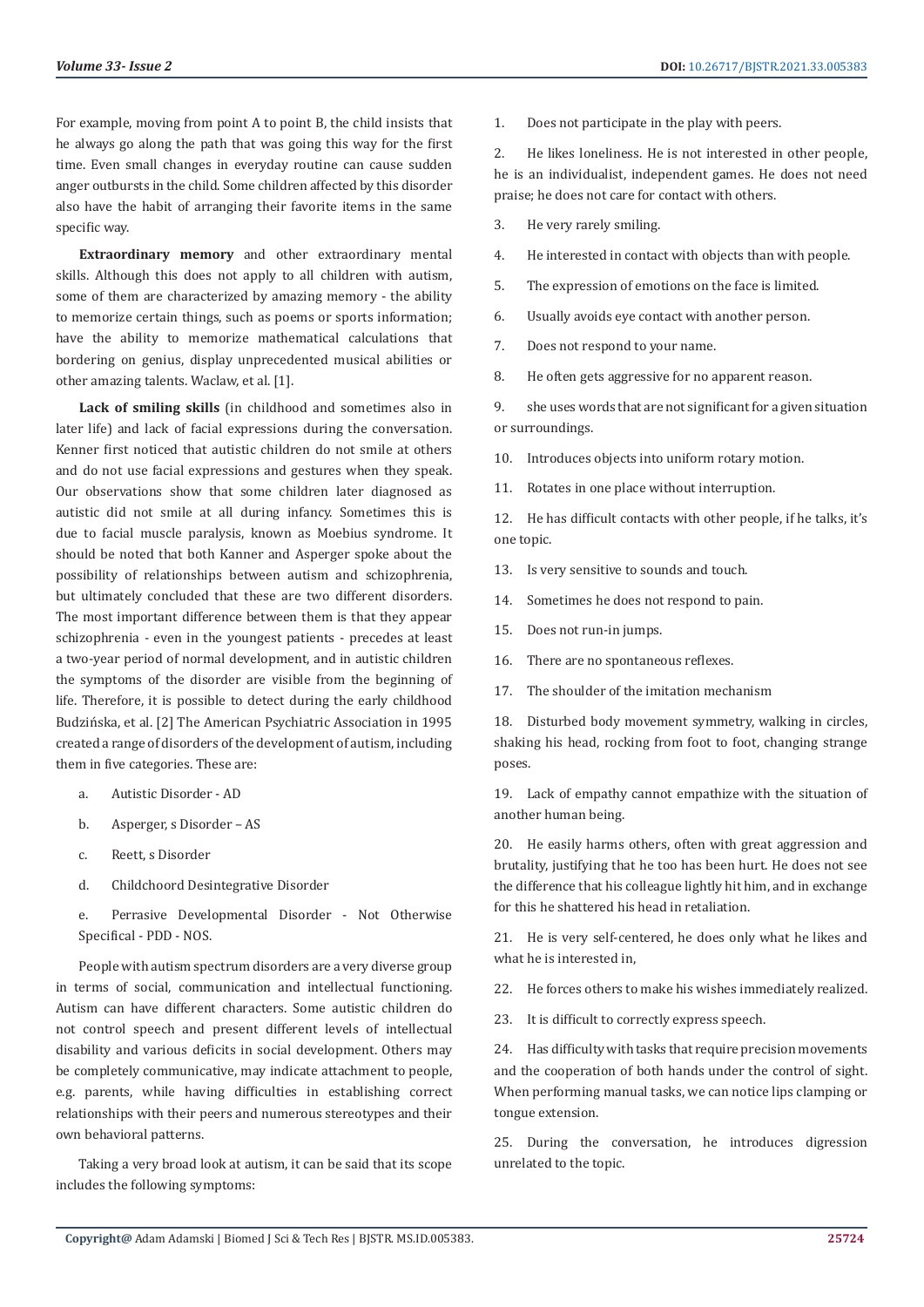26. He gets angry if a pattern or sense of security is disturbed.

27. Often, a child does not like hugging,rather, it strokes along itself

28. Does not understand the concept of compromise.

29. They do not seek consolation from their parents if they are unhappy.

30. Require constant rituals - the same plate, the same way to kindergarten, the same sequence of activities during the day their change introduces anxiety of different intensity.

31. Lack of perception of the whole and focusing attention is on details.

32. They do not understand facial expressions, they cannot read basic non-verbal messages.

33. He does not understand the metaphor of what the feeling of love is and what is companionship. He does not like ambiguity

34. Later in life, he thinks that parents have to give him everything, what he wants and do not interfere with his leisure activities.

35. Poor motivation to work on oneself, in learning new things and establishing proper relationships.

36. Has difficulty in remembering the sequences of which he is speaking, unless they are in his interests. It shows a tendency to remember using scenes and images.

# **He Following Dysfunctions Occur in the Asperger Syndrome**

Distinct impairment in non-verbal behavior:

1. Lack of looking into the eyes, does not understand the mimicry of the other person, body language no spontaneous reflexes stereotypy of gestures Repetitive mannerist behavior and tics. Inability to develop relationships with peers appropriate to the level of development achieved.

2. No need to spontaneously share joy, interests and achievements with other people (eg, not showing parents things that you are interested in)

3. Lack of reciprocation of feelings

4. An extremely strong interest in one or several stereotypical themes

5. Strong interest in individual elements of objects

Impaired functioning in the social and occupational sphere, etc. Sometimes there is no clinically significant delay in the development of language skills (eg, the child uses single words at the age of two years and understandable phrases at the age of three). There are no clinically significant disturbances in intellectual development. Development of skills necessary for independent functioning

in adaptive behaviors. But it is noticeable: Pedantic language. Problems with waiting for your turn - children but also adults with Asperger's Syndrome are very impatient people. They think that everything should happen or do it right now Pisula [3].

 Breaking conversations: children interrupt the conversation, it is their natural reflex. Healthy preschool and early school children learn that when they want to say something, they should signal this by raising their hands, in turn children with Asperger's Syndrome, even in junior high school or high school, do not have such a habit.

a. Problems with voice modulation

b. Weird prosody

c. Inappropriate voice intonation or lack.

d. Problems with sticking to the topic and answering the question correctly.

e. Problems with mimic and body language reading

- f. Narrow range of interests
- a. Problems with generalizing information

g. Problems with physical proximity. Team. Aspergers are diagnosed on average at the age of 6.5 years. Suchowierska, et al. [4,5]

### **The Concept and Work of Imitation Mechanism**

 The term "Imitation" is defined as the process of learning other people's behavior and actions that results in fact that the individual who imitates these actions internalizes cultural models and social norms. This process occurs both in humans and in animals. In humans, it is called a process of socialization - children imitate gestures, words, tone of voice of their relatives. Imitation plays a versatile role in child's development: in the process of language education - speech, entertainment as well as in children social development - the child learns gender roles and moral behavior, imitates an admired person, to whom they would like to be similar Maciuszek [6]. These admired ones are usually parents. The child learns by trial and error, by insight, by the instruction, and for the behavior consistent with what parents expect a child receives a prize, such as recognition, approval, sympathy or love. Behavior inconsistent with the expectations of the admired ones carries a penalty - disapproval, reactions of anger, isolation from parents, physical punishment, deprivation of something, etc. Sołowiej [7] The movement is a gift that a child gets from nature.

The imitation mechanism, on the other hand is given, partially given or not given at all. This mechanism cooperates with movement, and consciousness and it forms a core for the child's life. Properly developed imitation mechanism is the sign of correct psychobiological development. Such a child from their first days learns from their family and relatives' feelings, movements, words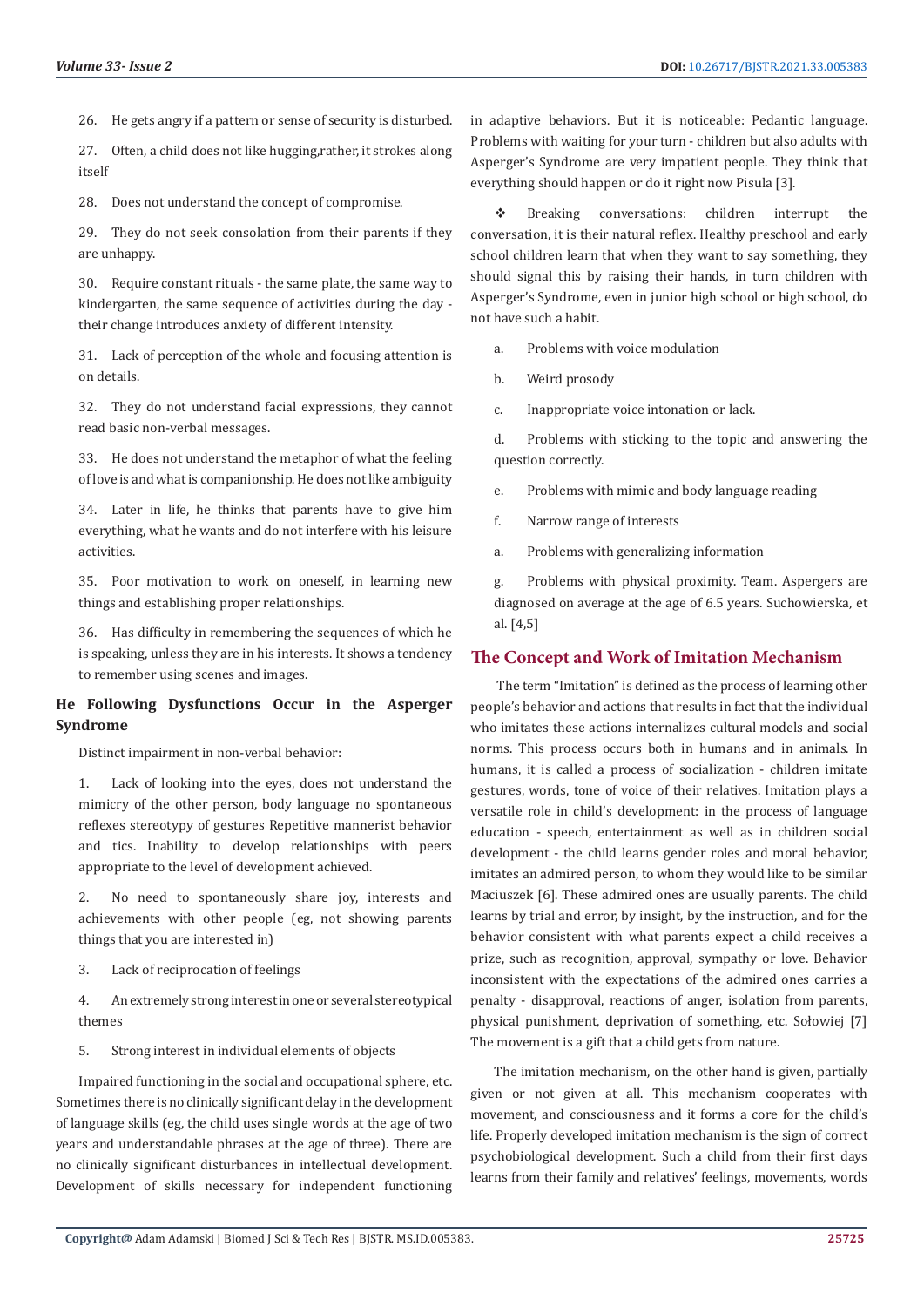and thoughts. The child responds then to changes in parents' facial expression, their tone of voice and movement. The research carried out by Moore Meltzoff show that infants are able to imitate mother's movements such as the opening the mouth or showing the tongue Ros, et al. [8] In the eighth month the child tries to attract the attention of adults by performing various movements and gestures, whereas a 10-month child imitates adult motor activities, such as moving a spoon inside a pot. A two-years old child willingly helps their mother in everyday activities by imitating her movements 3 years-old do not only mimic adult activities, but also the individual characteristics of the people such as facial expressions, gestures, movement, way of speech.

Around the age of three the child imitates the attitude of parents, with whom they identify. Al child learning the language first mimics the sounds and intonation, then the syntax. Phonemic hearing, that is the sensitivity to human speech, is the basis of imitation of speech sounds and words. The situation changes when the imitation mechanism is limited or when it is not given to the child at all. This lack or a limited form of the imitation mechanism causes changes in the child movement structure, in the consciousness of one's own body and the environment. The above stated facts are reflected in such disorders as autism, ADHD, dyslexia, depression, schizophrenia and anorexia. The lack of speech and imitation mechanism is the main symptom of autism Adamski, et al. [9] The child enters a babbling period in the fourth month of his life, he utters articulated sounds; like, go, da, ba ma, la, etc. At this time, the mother should enter into dialogue with the child in the form that the mother combines syllables and pronounces; baba, lala dodo, mama, dada, gogo, etc. Normal child repeats what the mother says and gives testimony that the child has an active mechanism of imitation.

An autistic child will not do it. A similar thing is with the language, the mother pulls out the tongue out of the mouth and shows the child. Normal child performs this activity, an autistic child does not. An autistic child does not imitate the elderly, e.g. the mother, teacher of rhythmic, but mimics the same when it is done by the NO robot. No child imitation mechanism and motion asymmetry provides us with information that the psychologist is able to diagnose a 3-month-old child for the development of autism. In autistic therapy, the task of a psychologist, a teacher's parent, is because by his methods he has awakened this mechanism from the earliest months and years of life, because he creates a mature personality.

# **Imitation Mechanism Disorders**

 Autism - in this disorder a child expresses the specific form of thinking, an attitude towards the environment and their own experiences. This attitude is expressed by being pulled away from reality. The patients think primarily of their own experience, including psychotic symptoms that prove deep cognitive disorder Pecyna, et al. [10] An autistic child is isolated from the society,

closest adults and siblings, living in their own world. Moreover, such a child is interested in insignificant objects and rejects traditional toys. The facial expression and gestures are poor. The autistic child is resistant to the attempts of imposing on them normal behavior and appropriate interpersonal contacts. Such a child does not want to take part in a teamwork, as well as their behavior is strange and routine. The low level of concentration hinders imitation that is the basis of learning process ( [http://www.aba-autyzm.org/](http://www.aba-autyzm.org/artykuly/artykul9.doc) [artykuly/artykul9.doc](http://www.aba-autyzm.org/artykuly/artykul9.doc)). Healthy children learn a variety of complex behaviour by imitation, whereas autistic children are not able to do this. Autistic child cannot join other children in a group, replicate their movements which makes the play chaotic. The lack of imitation mechanism is the main characteristic of autistic children. [http://www.ptab.univ.gda.pl/behawioralna\\_teoria\\_autyzmu.htm](http://www.ptab.univ.gda.pl/behawioralna_teoria_autyzmu.htm) An autistic child does not imitate man's humanness, but he does very well when he performs these functions, eg a NAO robot. There is a lot of research done in this direction, which can be seen on the Internet.

### **Education and Therapy of Children with Autism**

 Education and therapy of an autistic child, you should start by getting to know his patterns of behavior and what data the child is interested. A child with autism should provide a stable, orderly, safe environment, because it cannot function when around him too many changes. These children love to be rotated, so are recommended physical activities, rhythmic and musical. Touch with an autistic child is the primary source of knowledge. In contact use short, simple sentences, looking straight into his eyes. Autism learns to read the whole body [11,12]. In education and therapy, you should use natural materials and props from his daily life, but also by presenting a multimedia exercises and tasks of the corrective movement, stimulation mechanism of imitation, which are essential in the learning process. Education people with autism, requires consideration of learning in the field of traditional methods, multimedia, based on various information technology, but also a wide therapeutic area, the aim of which is to overcome deficits and disharmony development of the student. Learning should be planned and adapted to the child who is able to understand and solve educational tasks.

In the learning process should be carried out simultaneously exercises general functions: as perception, thinking, attention, intentional action, motion control, and so on. Goal can be well used in the home, as well as in recreational and playground, as well as in multimedia education Stefańska [13]. Teaching traditional skills like reading, math, learning about the world or the use of the mother tongue becomes much easier and more effective if we use for this purpose the natural environment student. An important element is also autistic person learned reaction to natural stimuli and objects, as well as teaching aids that contain natural props related to his everyday life. The fundamental rule in the education of an autistic child is that the pace, form and function of exercise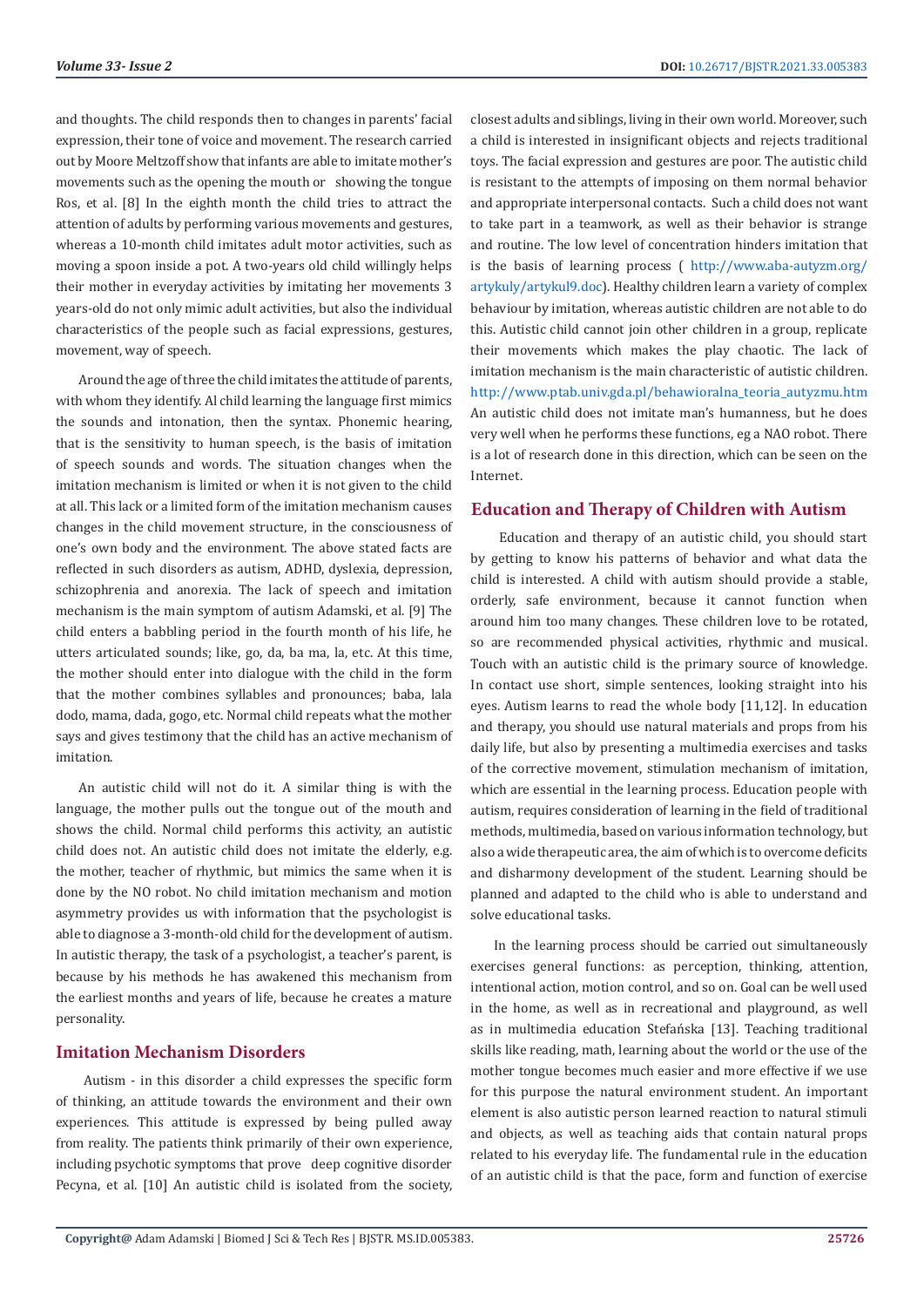should be imposed by the student rather than the teacher. The student should be active, set and control the direction of the course. The teacher in this model is a person who adapts for spontaneous interaction that is produced by the student Bloom [14] Knowledge of autism is growing tremendously, since the first formulation of the phenomenon of autism in 1943, there is still no cure for the cure of changes in the brain that create the symptoms of autism.

I still find better ways of understanding the disease and help patients adapt but does not give a full understanding of what autism. There are different types of therapy in the field of speech, behavior, vision, hearing, as well as drugs and dietary recommendations, but they are often ineffective. Treatments should be tailored to the individual needs of the patient. The author of that work will pay attention to corrective therapy movement, and the mechanism of imitation, these two factors in autism do not exhibit synchronization, because the child did not receive during the birth. Autistic children from the area have movement disorders, and the lack of a mechanism to follow. My research results confirm the view that the movement disorder and the mechanism of imitation are inherent in the phenomenon of autism. The study of movement disorders in children, and the mechanism of imitation, may serve as an early indicator of autism diagnosis methods. They point to the need for the development of therapies to be used from the first months of life in autism.

Movement disorders in children with autism have been disclosed in the lip shape, in sitting down, crawl on all fours, walking, and mobility in all motility. In normal walking, movements involving the arms and legs are symmetrical. A child with autism there is an asymmetry Suchowierska, et al. [4] Movement and music are combined in a natural way and the original. Eurythmics looking for the relationship between body movement and the movement in music; the relationship of music to the movement makes a man referring to the music to know himself, his values, the complexes, acts on the system of motivation, feelings, emotions, the level of concentration and attention Adamski [15,16]. Physical activity in addition to the development of muscles, bones, heart and lungs, strengthen also the basal ganglia, cerebellum, and the corpus callosum, and also increases the number of connections between neurons. Movement enriches and deepens the sense of rhythm is an important equalizer efficiency of human locomotion. Calisthenics, while linking music and movement, looking for relationships between body movement and the movement of sounds Brink M, et al. [17]

The movement belongs to the natural needs of the child conditioning its proper development of biological and psychological. Dance as a form of traffic created as a natural need for movement to the music and to "manifest" their feelings through gestures, movements and facial expressions. Exercise hand-dance satisfy not only the needs of the child movement, but also develop a series of psychophysical his disposal: perception, memory, concentration of attention, responsiveness, visual-motor coordination, orientation

in the scheme's own body and space. It activates the body and mind of the child, developing his imagination, provide new impressions and experiences in the field of communication and interaction in a group, developing self-discipline., Teaches conscious control over the movement of the body. Dancing is a great way to recover from stress, shock accumulated aggression and tension, as well as an excellent form of exercise, developing physical fitness Dudkiewicz [18]. A very important element in the development of the child's personality is fun physical - physical. The child not only practicing the movements, but to know the social world around them.

Fun gives the child the fullness of life, which it needs: it is for him to work, thinking, creativity, realism, fantasy, rest, and a source of joy Zebrowska [19]. Particularly noteworthy therapy through the movement of Veronique Sherborn 2003. The main idea of this method is the use of movement as a tool to support the development of psychomotor and treatment of disorders of the development. This method was started in the 60 of the last century by W Sherborne. There are several categories of Developmental Movement:

- a. the movement leading to the knowledge of your own body and motor improvement,
- b. forming a compound unit movement of the physical environment,
- c. the movement leading to the formation of a compound with another person,
- d. the movement of the guide to co-operate in a group,
- e. creative movement Sherborne [20].

The method is used in educational institutions, health professionals working with children with various disorders of development, as well as in working with autistic children.

During the course of children, they develop a sense of security, trust in others, responsibility. Classes are designed to help your child in learning itself, in getting to trust each other, understanding others and learning to trust them, learning is an active, creative life. For children with autism who are very afraid of these contacts, it is necessary, this fear of contact with others can be eliminated by spontaneous physical play, like swinging, bouncing, rolling on the floor, playing with a doll, and then the living man. Physical activity can be carried out with the child at home, a group in class, using the traditional method, but also by multimedia. It would create the appropriate agencies to develop different types of physical activity, developing physical education, and to stimulate the mechanism of imitation, Parents know their child and thus can choose the educational and therapeutic program, which will result in the process of teaching and upbringing of their child. Developing synchronization between the movement and the mechanism of imitation, activate further social, mental- processes that will enhance the educational area. This is necessary in each treatment autistic child Adamski, et al. [21]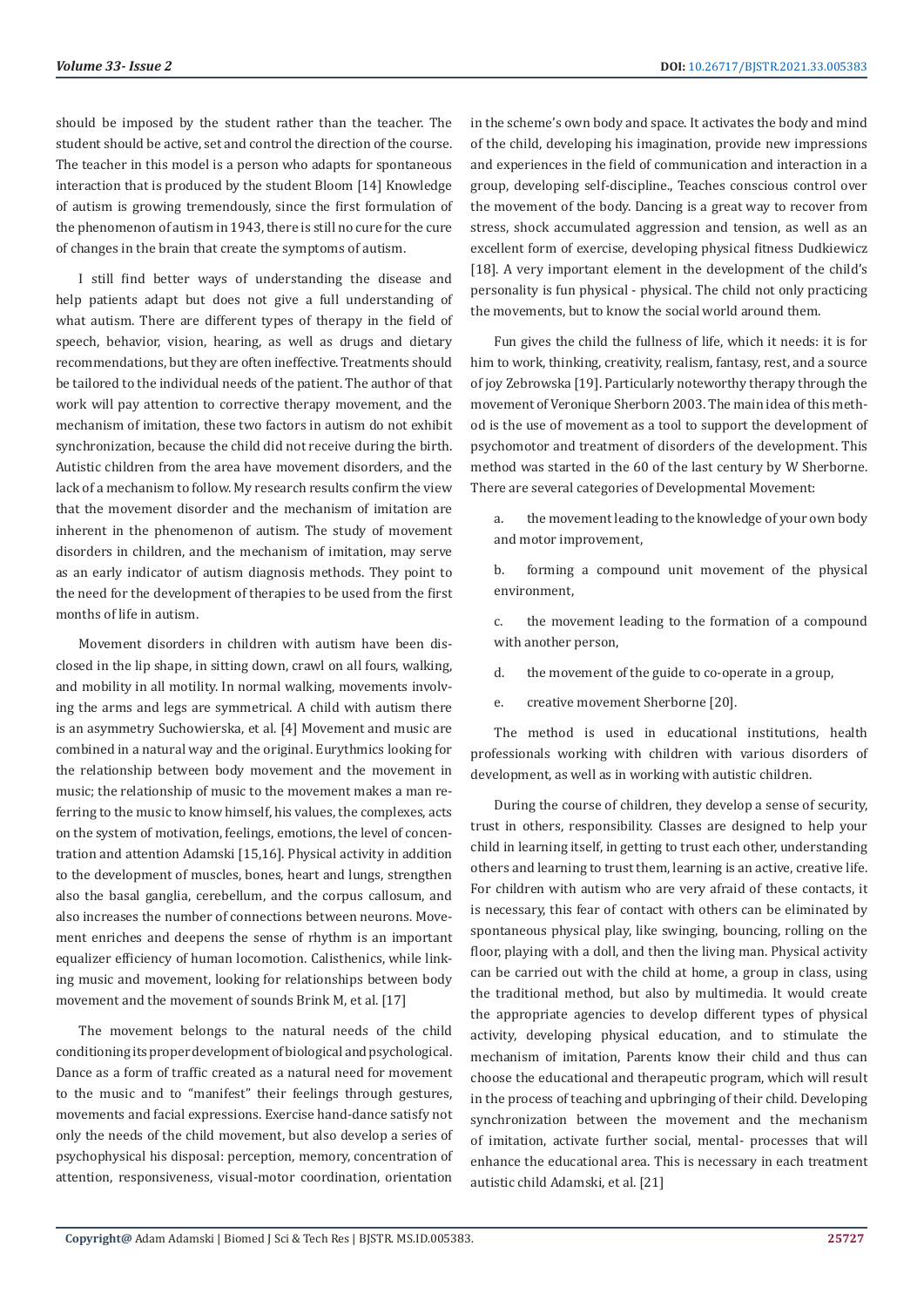## **Therapeutic Strategies for Autism**

 Exercises of eye and motor coordination. Before starting the exercise, one-sided movements should be practiced, symmetrical for both sides of the body. Exercises of alternating movements Zablocki [22].

1. In a sitting position: a) touching alternately with the right hand the left ear and the left right-hand ear; b) touching the right elbow of the left knee and the left elbow of the right knee; c) gripping with the right hand of the left ankle and the left hand of the right ankle (also standing up); d) alternate touching the knees.

2. In the kneeling position supported straightening of the right hand and left leg and left hand and right legs.

3. Jumping from foot to foot at different speeds and in accordance with the imposed rhythm.

4. Marching combined with the swing of hands.

5. Marching with alternate swinging of arms and legs.

6. Clapping hands or winning a simple rhythm on the instrument.

7. Standing position. Rocking to the sides.

8. Standing on one leg, then on the other with eyes open, then closed. Keeping the position as long as possible.

9. The examined kneels in front of a partner or a wall. Catching the ball thrown by the partner reflected on the wall.

10. Walking on a rope in a straight line (the fingers of one foot touch the heel of the other feet), then backwards and sideways.

11. Marching in place, knees raised high.

12. Bouncing like a clown. At the beginning you can practice the same movements of the upper limbs, then lower ones, and then combine them.

13. Rolling on the floor in different directions (hands stacked closely along the body).

14. Playing in the "ZOO" - moving like a lizard, crocodile, walking like a duck; jumping like a hare, kangaroo etc.

15. Run or fast march with immediate stopping for a while and again go traffic.

16. Sit with your legs bent. Spinning in circles on the buttocks with and without hands help.

17. Lying in front and back. Sliding in a circle on the stomach and on the back.

18. Lying in front. Putting the box in front of you from one hand to another.

19. Lying in front. Opening the box in front of you, then moving it back-to-back and attempt to close behind you, rest.

20. Turning the head left, right, up and down.

21. Running up and running down the stairs.

22. Rolling up from a grassy hill.

23. Moving through a "window" with joined hands.

24. Moving between the ladder rungs horizontally on two chairs.

25. Crossing over various obstacles (overcoming the obstacle course). Next skipping through them.

26. Playing in the "mirror" - repeating the movements of the other person.

27. Guessing activities imitated by the therapist (swimming, kicking the ball, skating).

28. Imitating gait movements of various animals - jumping frogs, elephant walking, etc.

### **Improving Small Motor Skills and Graphomotor**

- 1. Crease the foam, foam balls.
- 2. Kneading paper, paper pulp, salt, soap, clay, plasticine.

3. Kneading small balls from newspaper paper with three fingers.

- 4. Crumpling paper into a ball with one hand.
- 5. Pulling the strings.
- 6. Putting toys, pasta, stick beads, string.
- 7. Dropping buttons into the piggy bank.
- 8. Folding and unfolding paper.

9. Applying successively to each other fingers of each hand: thumb-thumb, pointing to pointing and so on Gałkowski [23].

10. Turning with one finger around the other.

11. Striking one hand with the forefinger into spaces between the fingers of the other hand.

12. Stroking with your fingers on the table.

13. Hanging the tissues on a string and attaching them with clasps.

14. Pushing pins into the pin board, then removing them.

15. Twisting and unscrewing caps from bottles, containers

16. Drawing chalk, coal, brush, crayons of large shapes on the board

17. Painting with adhesive paint, shaving foam.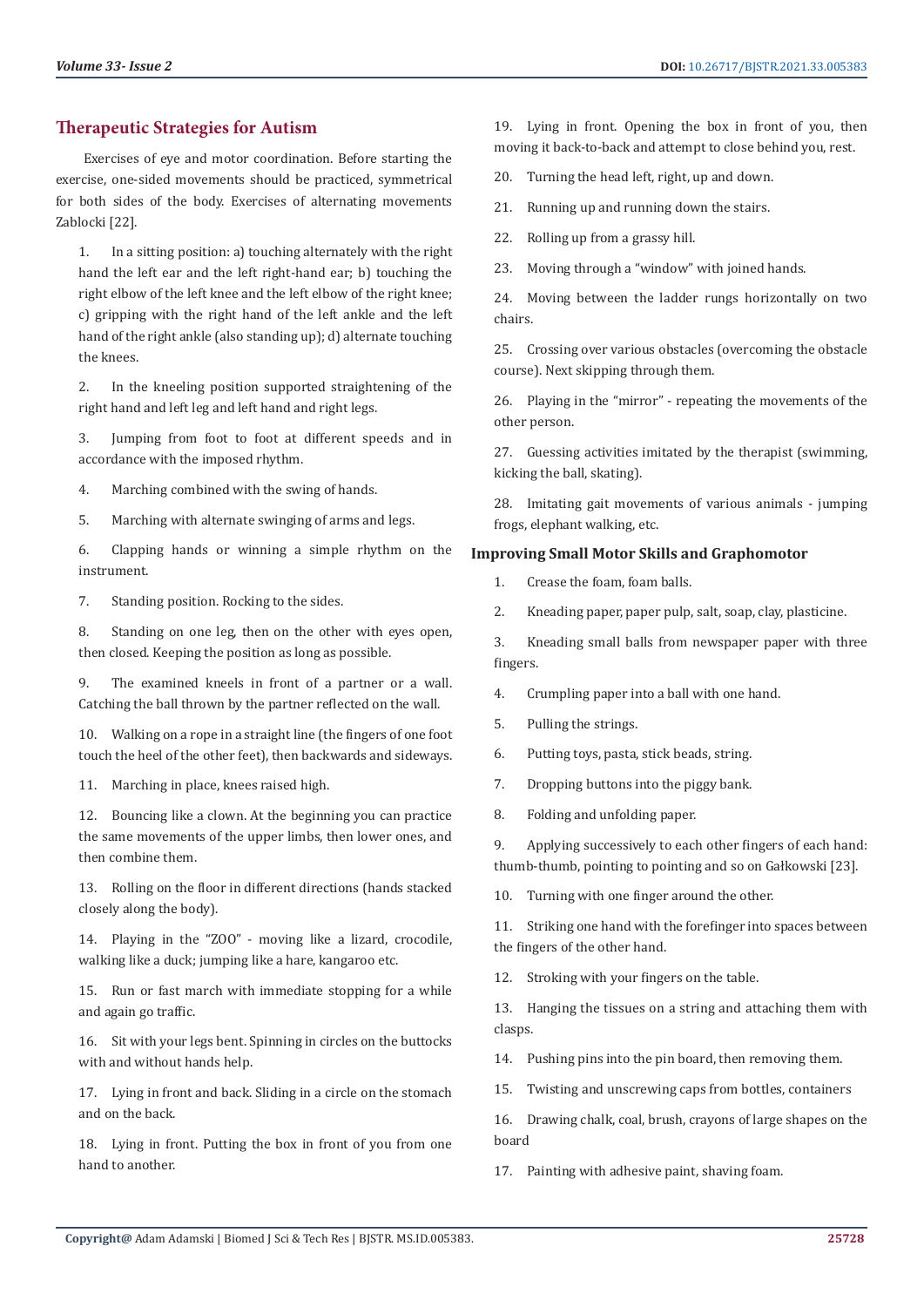- 18. Drawing a character.
- 19. Cutting the string and paper strips Bobkowicz [24].

The study was covered 270 children from 8 months to 7 years old. The children were divided into three groups. The first group included children from 8 months to 2 years and there were 62 children, in the second group there were children after the age of two - up to 4 years and there were 84 children. the third group had children over 4 years old up to 7 years old and there were 124 children.

#### **The Author Conducted Research in Three Areas.**

The first area covered the education of children through hypnopaedia -Hipnopedia is - learning during sleep. Night "lessons" are exposed in the period from falling asleep to falling into a deep sleep and before waking up, ie in periods of "shallow" sleep. The human brain is able to receive and store verbal information at that time, which in turn can be a subject of re-learning and faster recording during the day.

2. The second area included the development of interpersonal communication, by building one's self in its personality structure. In a normal child up to 3 years of age in mental structures is the unity between mother and child. During this period, the child for the mother says "I". After the third year, the child distinguishes himself as "I" and mother as "You." In an autistic child this form is disturbed. He expresses himself as "You", the mother and the surroundings are a form of "You".

3. The third area, that is building social relations and getting to know the environment. In this matter, one should develop the mechanism of imitation, getting to know the movement symmetry of one's own body. Teaching the ability to reproduce geometrical figures and objects, animals, etc. Teaching the perception of the whole, ignoring the focus on details.

Very important method in the treatment of autism is learning speech using hypnopaedia. Night-time education is about reading a fairy tale while sleeping. We read two fairy tales in one session. Between one and the second fairy tale we read the content from the pictures that are on the board, that's mom, that's dad it, it's a dog, a cat, it's dad, with Adam, or Maria, etc. The next night, we read the same stories. This process is repeated for several months. With the progress of education, we change the content of science, but we maintain the continuity of content. During the day, we repeat the same action. In the child's room on the wall, or on the board, there are pictures of these fairy tales. Below these pictures there are other pictures like:

- a. A child with mum, a child with dad, a dog in the garden, a child in bed,
- b. The child is eating candy, cake, drinking milk, etc.

c. A cat under the bed, a dog under the table, squirrels eat nuts, they jump on trees,

- d. The cat is playing with the ball, the dog is running,
- e. The child travels by train, by car, by plane
- f. In the garden there are chickens, ducks, birds, etc.
- g. The child is leading a dog.
- h. A child on a walk,
- i. Fruits on the table,
- j. Children play football.

k. Children play with toys, play on various instruments musical etc.

l. Children release soap bubbles.

m. Children sit at the table and eat fruits with their parents.

n. The child is washing, getting dressed, the child is holding a flower, he is wearing shoes.

o. The child works in the garden.

p. The child is painting, standing at the bus stop, running on a meadow, etc.

q. Children release soap bubbles.

r. Children sit at the table and eat fruits with their parents.

s. The child is washing, getting dressed, the child is holding a flower, he is wearing shoes.

t. The child works in the garden.

u. The child is painting, standing at the bus stop, running on a meadow, etc.

During the daytime vigilance the child receives a flashlight, the second one holds a parent in his hand. The parent with his flashlight first indicates a picture from a fairy tale and tells what it is, later on other pictures, he links with a fairy tale. At first, the light from the flashlight flies over the ceiling, walls, but after a short time, the child will focus on the pictures that will inform that the child wants to satisfy his need. After a month, the movements begin to take on the logic and the child begins to combine pictures with other pictures and creates compact logical content. During this play, we imitate the child in all activities. Sometimes we help in something, but rather expect the child's activity and creativity. We do it so that the brain is constantly stimulated by new stimuli. Brain stimulation is very important is the age between 5 and 6 years of age. During this period, the author's research shows that children usually start speech and start to speak with full sentences in which they present their mental wisdom. The pre-school period is a period in which the imitation mechanism dominates and needs to be developed.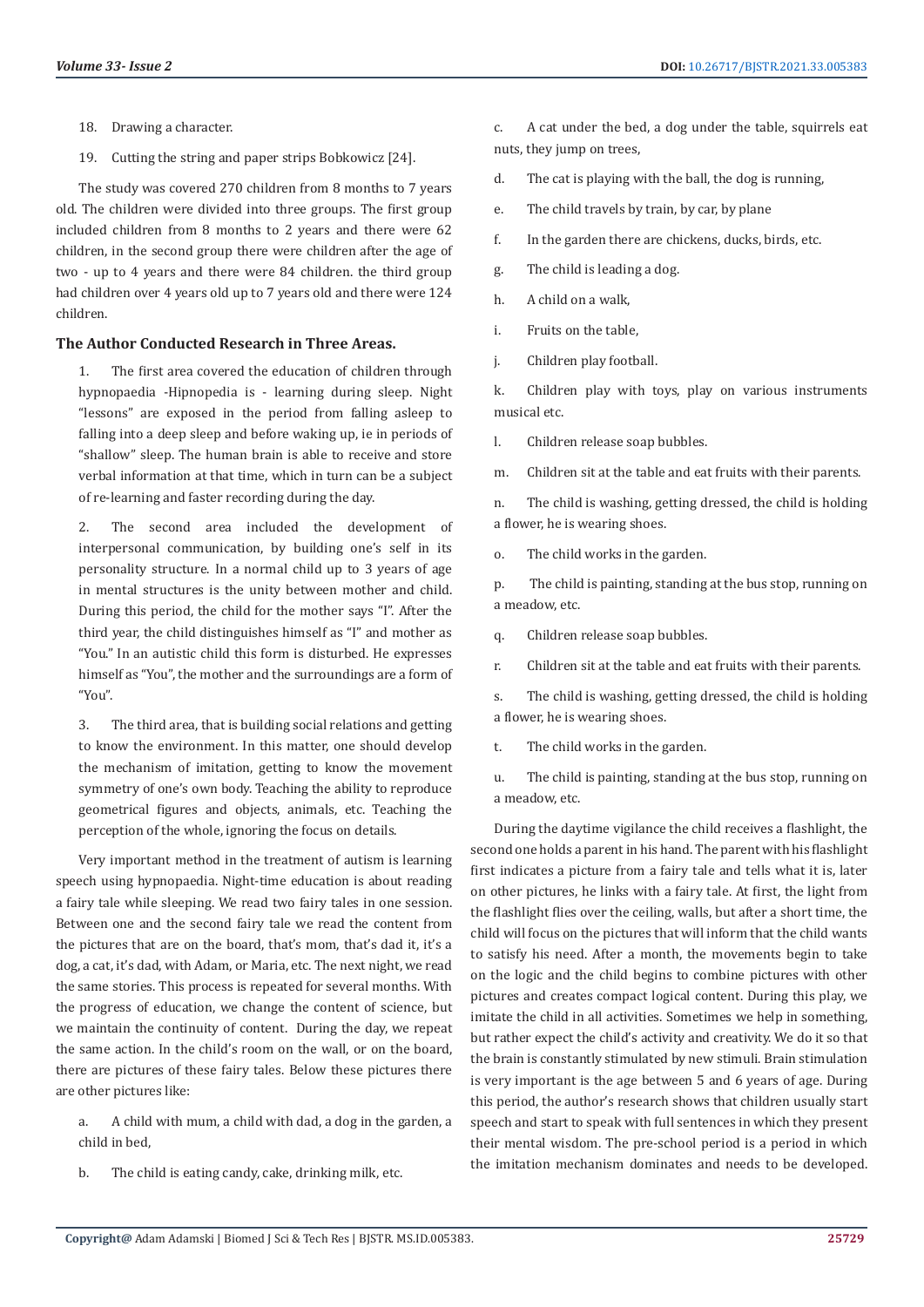In the education of an autistic child, shadow theater plays a very important role. We make a screen from white canvas. We throw the light on the screen.

Against the background of this light, we create different contrasts of images with our fingers, e.g. a dog's face, a flying bird, a child going, etc. We teach the child to express his states and needs on the screen with his fingers. In this way, communication is made between the child and the parent or family member. If a child wants to go for a walk, he gives information on the screen what he wants to do. The screen is available to the child at any moment. The shadow theater is very dynamic in the development of the child's personality. Chomsky is of the opinion that the language is a specific human biological ability that has characteristic stages of development that can be described and defined their rules and functioning parameters. Chomsky identifies language with grammar, that is, with a system of internal rules and parameters, thanks to which language can manifest in its use. Language in the Chomsky perspective is considered to be a biological organism that has its own property, ability and rules system. It is also a specific cognitive ability that enables understanding and speaking. It is an abstract linguistic computing system that is independent of other systems with which it is or can be associated or interact with, whose initial state is common and innate for the whole species Chomsky [25].

The highest cognitive ability of a language that allows understanding the rules and parameters of functioning according to Chomski falls on the first year of life. Thanks to this ability, the child is able to recognize the rules of every language of the world until the first year, which enables him to continue his language. This phenomenon is of great importance for the development of speech in autism. In this very important period of speech development, we introduce language education through hypnopedia. The Chomsky concept is close to the Hameroff concept. In terms of Hameroff, synapses and neurons have a complicated structure and should be considered as biocomputers (nano processors). They are distinguished by the fact that they exhibit high ability to parallel calculations (parallel computing) in microfilaments, microtubules, along with the entire cytoskeleton. Functioning of a cell should be considered in a dynamic aspect, but not in a static one. A cytoskeleton has the ability to collectively process information in a biological cell at the molecular level and performs the function of a computer clastra. In science, many clusters were constructed to understand the functioning of the cytoskeleton, but they did not meet the expected effects Markoff [26,27].

Research shows that artificial neural networks are not able to accurately reproduce the functions that occur in the brain. Mianowice are not able to accurately determine the hierarchy of information changing in a dynamic way, with which the brain has no problem Hameroff [28]. Hameroff is of the opinion that microfilaments, microtubules, together with the entire cytoskeleton contain modules that are inherently in nature to evaluate the hierarchy of information. The multilevel neural network in the brain combines modules and has a holistic understanding of the hierarchy of information, and the highest global level of information is combined with the act of consciousness. Cytoskeletons in the cell have the ability to dynamically change intracellular organization, through changes in their network and information connections, but also to connections with neighboring cells. They also have the ability to reconfigure. The main attribute of the cytoskeleton is the plasticity of sharing your resources in a collective way, which is important in the separation and processing of information. Processing of signals in the cytoskeleton takes place in the form that the filamentous cytoskeleton structure consists of information in strings and into data chains, in a similar way as the phonetic language is formulated. Microtubules fulfill the function of channels that carry information strings and data strings. At the same time, they protect this information against interference and crosstalk (crostok). According to Hameroff and Penrose, microtubules and the cytoskeleton perform the function of a microprocessor and should be considered as cell biocomputers Hameroff [27,29].

# **Psychological Aspect of Innate Mechanisms of Behavior**

 J Gibson represents the direction in which he professes the principle that both animals, as and man has inherent mechanisms of behavior that were acquired in the process of phylogenesis, affecting learning and cognitive processes Gibson [30]. Lorenz, in his natural concept, proclaims similar assumptions and is of the opinion that just as adaptation created bodily structures for acquiring and using energy, he also created structures whose function is to obtain and use information, knowledge about the circumstances surrounding the organism and immediately take them under attention. These structures are immune to all variability and organization and are protected against any modification. Their actions are not adaptation processes, but functions of structures already adapted and ready. Lorenz is of the opinion that to explain the evident efficiency of most learning processes in the behavior of the species, the existence of innate learning mechanisms must be accepted. Inborn instructions are among the possibilities of experience and are what is given before any learning so that learning can be possible Lorenz K [31].

In these birds, when the first instinct to build the nest is awakened, they endure unlikely objects and try to fasten them to the nest by means of a pushing motion. They put them in those places that create the proper nest structure. The innate knowledge determines what object is given in a given place. The bird uses only such items that give it an appropriate and fast nest structure. A similar thesis supported by psychological research was presented by J. Piaget. In his Genetic epistemology has established the existence of many a priori structures in individual development. Examining the genesis of these structures, Piaget came to the same conclusion as Lorenz. In his theory, he assumes that knowledge is an invention, a construction that arises in the mind of the individual and has a place to encode an a priori experience Piaget [32]. In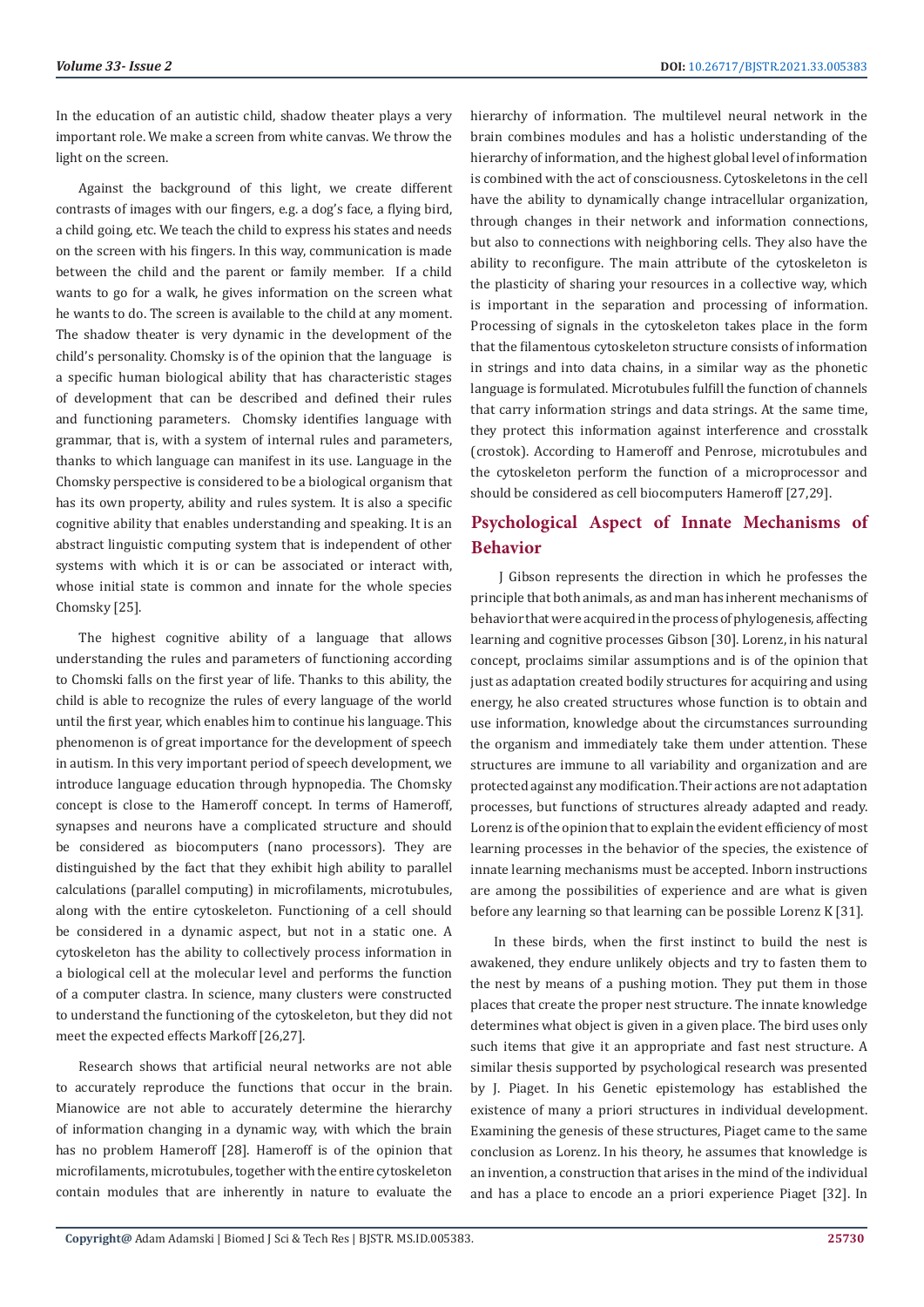the matter of speech development, Wygotski is a very interesting concept. According to his theory, knowledge is passed on to a child and transmitted through culture. A child interacting with social subjects, constructs and internalises this knowledge Wygotski [33].

In the matter of speech development, Wygotski is a very interesting concept. According to his theory, knowledge is passed on to a child and transmitted through culture. A child interacting with social subjects, constructs and internalises this knowledge Wygotski [33]. For Wygotski, the social environment is the source of models, patterns of how knowledge creation should look. The source of social knowledge mediates in creating by the child own knowledge. Wygotski is of the opinion that learning as well as development are enforced by models and by the motivation of the child. Chomsky came to similar conclusions on the basis of language structures, stating the existence of a priori language structures, which are the basis of language functioning Chomsky [34]. The mechanism of imitation is indispensable in the ontogenetic development of a human being, and in the pre-school and adolescence period, it takes the dominant phase and has an influence on speech development. An important factor is the activation of the mechanism of imitation of sounds and mimic movements, which become the driving force of speech development.

This mechanism should be awakened during a specific period of the child's life. In autism, this mechanism is less awake and fades faster than in a healthy child. Imitation is nothing more than copying a ready model or behavior pattern. The mechanism of imitation is genetically given to man, he is innate. Thanks to him, man creates unity with nature, environment and other people. Speech is a system of symbols representing phenomena surrounding us or happening in ourselves and serves to provide information about them. Human speech operates with symbols, and a symbol is a sign that does not represent only itself but expresses something else that was assigned to it as a result of a certain contract Zaleski [35]. Imitation is not exclusively human behavior; it is common and animals. We imitate above all the behaviors of people around us that allow us to gain positive reinforcement. When a small child is approached with something new and intriguing, it can be seen that it moves its body, imitating the configuration of the object. Children are great followers, aware of the movements of adults and later modeling these movements in their own way of walking, speaking, gesturing and other forms physical activity.

Such imitation of the body allows them to feel and understand the world around them internally. Most social behaviors of people such as upbringing, culture, tradition, custom, fashion is based on imitation. It is not the case that the decision on who becomes our model depends entirely on individual preferences or personal characteristics. It is also influenced by cultural interactions that shape individuals in such a way as to enable them to function socially in this culture (Domachowski). Research conducted by Henryk Schaffer [36] showed that some of them the parameters

of our sense organs contribute to the fact that the human infant chooses those cultural interactions that are directed at other people. And so, the hearing is the most sensitive in this frequency area, which is characteristic of the human voice. The result is that such sounds are easier to capture by the infant. Another example is the warmth of the human body. The child is more likely to cling to the mother's body than to the body of any other animal species. Among the tactile sensations, they attract the attention of the infant, mainly those that reflect the texture of human skin.

The same applies to the smell preferences. For an infant during the first year of life, the mimic, pantomimic and vocal reactions that the child currently perceives in his surroundings are imitated. When learning a language, a small child imitates sounds and notation first and then syntax. Szychowiak Starting from the thirteenth and fourteenth months of life, we observe a new form of imitation in the child's behavior. This is so-called deferred imitation based on the reproduction of the behavior of a person absent at a given moment. The form of postponed imitation is also the performance of activities outside its proper context: this is the case, for example, when a child pretends to be asleep. Postponed imitation is the beginning of so-called play in pretend, which will develop over the next few years, being a source of many experiences and joyful experiences. It requires a higher organization of mental structures than direct imitation. Thus, a child in the age of early childhood reproduces not only what it currently sees and what intrigues it, but also what it has observed earlier and what has been coded in its memory.

Most often these are behaviors that are intended to make the child look like parents Szychowiak. In the pre-school period, we are talking about identifying with people around you. Identification in a child is the first form of attachment to a parent. It is also the embodiment of his role and the attribution of his power. It is one of the most important mechanisms of education of personality and upbringing. In the pre-school period, children identify with their mother, in the later period fathers take over this role, especially with regard to boys. So, the boys have to go through the identification process with their mother before they can identify with their fathers. The girls, however, remain with the same identification model from the beginning to the end of their development Rembowski. Imitation as a developmental mechanism is undergoing evolution. First, the child imitates facial movements, then hand movements, and finally movements of the whole body. An important development stage is imitation of manipulating the subject, which we observe at the end of the infancy age. It requires from the child not only the skills of observation and the appropriate level of development of hand movements, but also the ability to understand the situation and predict the effects of activities Harwas, et al. [37]

In his practice, Lovaas adhered to the principle that the basic task is to develop appropriate habits in the child through imitation. The most important and primary element is the induction of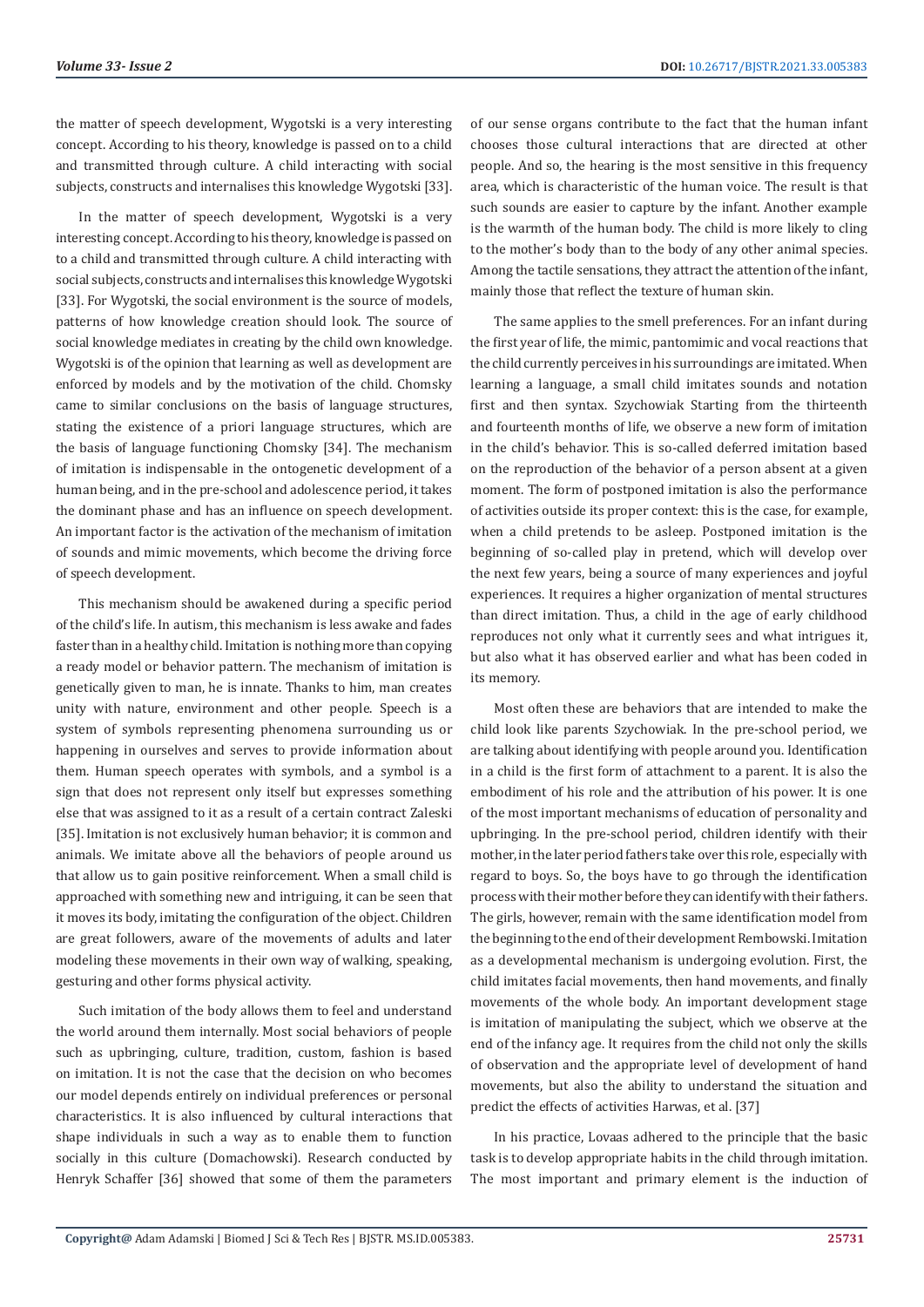phonation, starting from the articulation of sounds, isolation, then by attempting to combine them, producing the first syllables and words in the process of imitation, which leads to the utterance of the full word and later the sentence. Launching the phonation is tantamount to starting the innate speech mechanism programmed in the biological system Lovaas [38] Delacato in his research showed a strong connection between speech and sensory perception. The researcher distinguished two determinants of human development: stage, which is synonymous with panta rhei Heraklita, and the stimulativeness of brain processes. Lack of activation of cognitive processes, mental functions at a given stage of time (developmental period) leads to pathology. Delacato [39] Fridlung AJ on the basis of the conducted research, he noticed that in the brain there are innate structures in the form of matrices containing characteristic features of facial expressions and the tone of the voice, used to recognize basic emotions.

This means, in essence, that regardless of cultural conditions, as a species we have been equipped with the basic abilities to identify important stimuli from an adaptive point of view Fridlund [40] Speech sets very high demands on breathing muscles, the muscles of the larynx, throat and oral cavity. First of all, it is about the speed of movements, their precision and rhythm. Tissue is a piezoelectric, so the vibrations of the air during breathing and speaking are locally transformed into an oscillation of the electric field that coordinates these processes and is responsible for their proper course. Low motor efficiency of the articulatory organs causes that the child cannot perform precise, subtle movements needed to articulate a given voice, even when there are no deviations in their anatomical structure. Children with severely impaired motor skills, static and dynamic coordination of the whole body learn to speak later and often have speech disorders. Healthy childbirth demonstrates many innate reflexes, important for the development of his speech. These are reflexes from the area of the mouth: reflex swallowing, sucking, pulling out the tongue, biting and chewing.

Without these reflexes, speech would develop in a very delayed manner. Another example confirming the existence of innate mechanisms of behavior may be that children from around the world raise their hands when they want to be taken by an adult. The inherent mechanism of behavior is also the temperament of a man who determines body movements, strength of voice, changes in ways of behaving, etc Bogusławska, et al. [41] The act of speaking is very difficult, much more difficult than understanding speech. Verbal expression is associated with precise movements of respiratory and articulatory muscles. It takes about 50 billion seconds to pronounce a vowel. and consonants about 10 for a few seconds. These are very short periods, and the movements of the vocal apparatus must be very fast and precise. The transition from one voice to the next is associated with a large change in the position of the muscles. The precision of these movements must be very accurate, otherwise the spoken voice will have an abnormal acoustic structure and understanding it will be difficult or even impossible. It should be concluded that this is a congenital activity, and that this mechanism is guided by the bioelectronic process, which mobilizes the vocal apparatus to activate vocal phonation and to utter a specific sound, syllable or word.

Learning a language requires the child to understand the difference in roles between the speaker and the listener, as well as the specific communication intent of an adult in the context of a given situation. It should be concluded that without a congenital mechanism of behavior, the child would learn speech for several years Chomsky [42]. From the point of view of bioelectronics, electric field resulting from the movement of muscles as biological piezoelectrics plays an important role in speech, but also as a result of stretching, compression, protein structures such as elastin, keratin, collagen, actin, myosin etc. These structures are a biological piezoelectric and vibrations air during breathing and speaking are locally transformed into an oscillation of the electric field that directs the entire speech mechanism. It is an innate disposition for action, creation of cognitive processes and mental functions. Biological piezoelectrics and pyroelectrics are able to transform mechanical and thermal energy into electrical energy, whereby an electric field is triggered which changes the energy state of neighboring cells. This field records the perceptual impression not only in the brain, but also in the whole organism, i.e., everywhere where there is protein, DNA, RNA. Biological system from the point of bioelectronics, it can be said that it creates a set of nanocomputers.

Biological computers (a nerve cell creates a brain structure), form an internet network, where the central place of management is the brain. These programs are responsible for the human nature and its psychophysical development. They have patterned that nature is innate. They also have the ability to imprint a sensual stimulus into an empty pattern space. In this approach, the process of life finds a justification in Angyal's approach to the whole as a primary unity in the multiplicity and diversity of parts Angyal [43]. What is the use of this in the mental development of a child? It turns out that this is the initial process. In the infant, perception is made as a whole, for example in a room. A child perceiving peace does not notice the chairs, the table, etc. separately, but sees everything as an inseparable whole. This is a different process than an adult who notices figures appearing against something. Behind every experience there is a real dynamic impact of the environment on the child's body. The essence of any environmental impact is the reconstruction in the sphere of internal experiences. The reconstruction is connected with the change of attitudes determining the child's relation to the environment, and at the same time it is the transformation of the original whole in favor of distinguishing the structural parts of the whole, recognizing them, differentiation and organization.

Zohar, et al. [44] Despite the huge neuropsychological knowledge, today we know little about the formation of thought and somatisation. People often do not know their body or some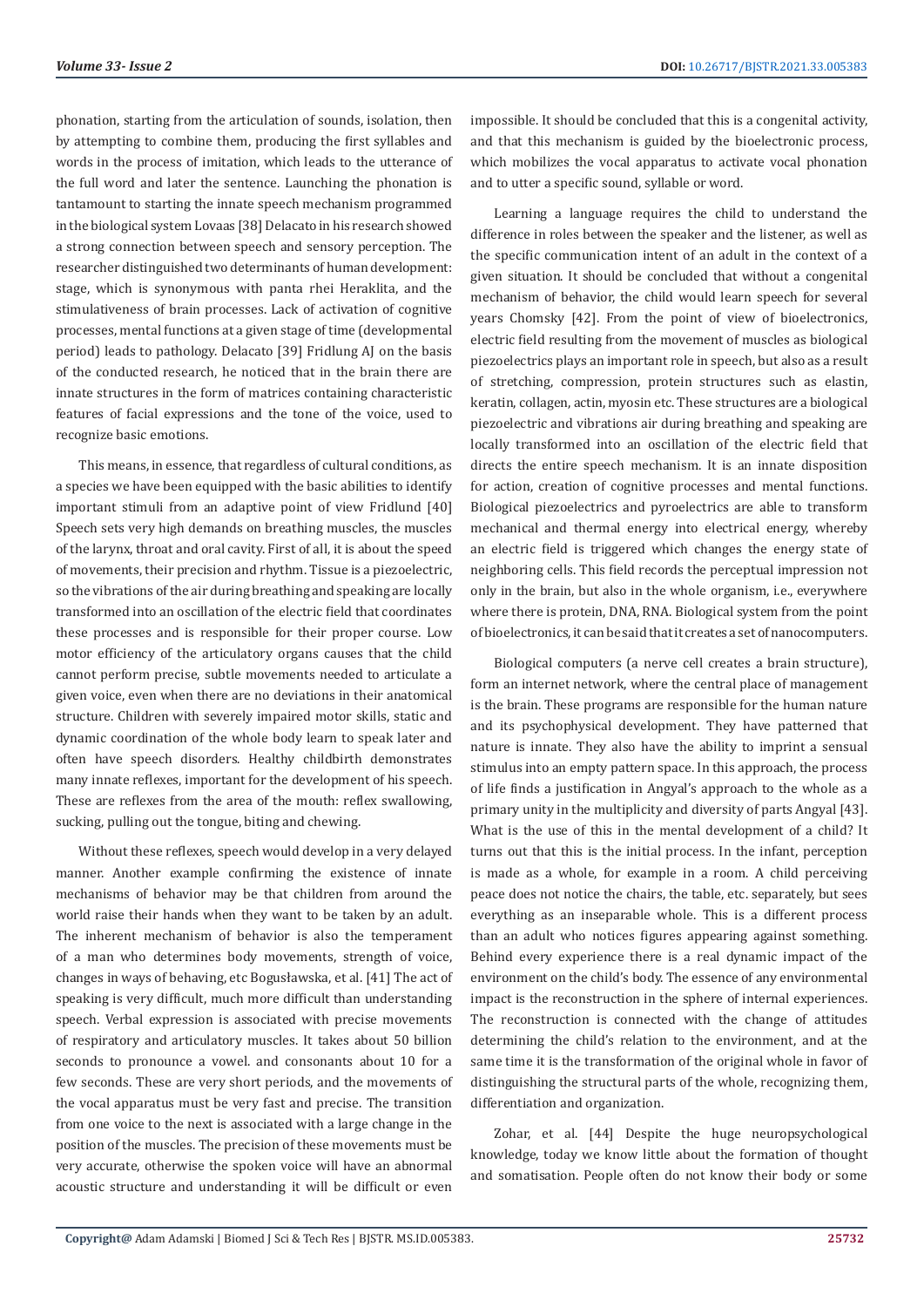of its parts. This is because the cognitive process of your body has not been adequately imprinted in your psyche, or because of the negating of the body spheres with negative emotions that the subject tries to avoid naturally. The dramatizing experiences of man so condition that he cuts himself off and, as a result, he does not receive any sense signals from a given area of the body. Thanks to working on the body schema and getting in touch with our own inner space, we reach the inner world that is our property. This is the first step in the process of therapy of physical deadlock points, i.e. release of accumulated tensions. You need to start with approximating the scheme of your own body with the possibility of accepting different parts of it, experiencing pleasant sensations, feeling satisfaction and detente Cavalher [45] Normally the fetus learns rhythm and vibrations by listening to the mother's heartbeat and breathing, as well as constant electrical impulses and electromagnetic fields created by the biological system Hannaford.

Frequent exposure of the mother to the influence of external electromagnetic fields can disrupt these maternal rhythms and negatively affect the child's rhythmic learning. Children born without a sense of inner rhythm cannot be pacified by swaying, humming or allowing him to suck. It only makes them irritable Coulter [46]. The body plays an integral role in all intellectual activity from fetal to old age. The movement activates nerve connections throughout the body, creating a learning instrument from the whole body. The movement integrates and anchors new information and experiences in our neural networks. It is necessary for all actions by which we express and define our learning, our reasoning and ourselves. Movement improves learning effectiveness. An example of this can be educational kinesiology - exercises from the Denison canon, which are also referred to as brain gymnastics. Similar results were obtained by autistic children who learned to interact quickly with other people first by associating gestures, feelings and then words. Inherent mechanisms of behavior are the administrator of programs and are responsible for the scope of functions and the launch of program files assigned to the given organ.

This is done by loading the stimulus into a pattern that leads to the awakening of a specific psychic function, for example speech, feelings or attention. Human psychological development in ontogenesis is phased. Each phase must adopt a specific structure so that the next one can start. Adolescent learning mechanisms and the mechanism of imitation help to grow up in the start-up of a specific phase. The lack of arousal of innate learning mechanisms, as well as the poor transformation from the visual world into the world of touch leads to dyslexia. An example is the lack of crawling that leads to dyslexia. Innate instructions are basic knowledge for human development and must exist for learning to develop and achieve a specific effect Lorenz [47]. To this end, we educate an autistic child from the earliest months of life. Education should be comprehensive in order to stimulate the senses to their perceptual activities [48-60]. We are able to diagnose autistic children as early as 5 months of age through the activity of the imitation mechanism. If he does not have his severity, then such a child was born with the features of autism [61-78].

The earliest therapy begins with the fact that we put the headphones on the child's ears and through it we pass on the mother's voice, mother's heart work, mother's singing. During the day we do it in several sessions of 30 minutes.

we run various games with the child.

b. Theater values should be a basic education, because chromo therapy is the most effective therapy with autistic children. On the screen, the child can express their needs, e.g., going to the park that is hungry, wants to play and have fun etc. We build interpersonal communication.

c. We teach a child to swim, jump, dance, ride a scooter, ski, bike, catch the ball,

d. We teach how to play instruments, sense of rhythm, drawing, painting,

e. Playing with the microphone, singing, imitating the sounds of birds, various domestic animals, orforest, splashing in the water, we create sounds from the water. We repeat the child's interests,

f. Playing and imitating the NAO robot. Children like playing with the NAO robot. Everything is done so that the brain is constantly stimulated to various life activities.

### **References**

- 1. [Waclaw W, Aldenrud U, Ilstedt \(2005\) Children with autism and](https://biblioteka.womczest.edu.pl/new/wp-content/uploads/2015/03/dziecko-z-autyzmem.pdf) [Asperger's syndrome. Katowice.](https://biblioteka.womczest.edu.pl/new/wp-content/uploads/2015/03/dziecko-z-autyzmem.pdf)
- 2. Budzińska A, Wójcik M, Zespół Aspergera (2010) Harmonia Publishing House. Gdansk.
- 3. Pisula E, Małe dziecko z autyzmem (2010) Gdańsk Psychological Publishing House. Sopot.
- 4. Suchowierska M, Ostaszewski P, bubble P (2012) The Behavioural therapy of children with autism. Edn. GWP. Warsaw pp. 2083-4179.
- 5. Maciarz A, Drała D (2000) Autistic child with Asperger's syndrome. Cracow.
- 6. Maciuszek J (1998) Imitation and conformism [in:] Szewczuk W (edn.): Encyklopedia psychologii, Wyd. Innovation Foundation, Warsaw 300.
- 7. Sołowiej J (1986) Identification of the child with the parents [in:] Ziemska M (edn.): Encyklopedia psychologii, Wyd. Innovation Foundation, Warsaw 144-145.
- 8. Ross V, Marshall H, Scott M (2004) Child psychology, Edn. WSiP Warsaw 269.
- 9. Adamski A (2007) Psychological dimension of time and space in human ontogenesis. Edn. Compal Bielsko Biała 176.
- 10. Pecyna M (2001) Clinical psychology in pedagogical practice. Ed. Żak, Warsaw.
- 11. [http://www.aba-autyzm.org/artykuly/artykul9.doc z dn. 02.04.2012r.](http://www.aba-autyzm.org/artykuly/artykul9.doc%20z%20dn.%2002.04.2012r.)
- 12. [http://www.ptab.univ.gda.pl/behawioralna\\_teoria\\_autyzmu.htm z dn.](http://www.ptab.univ.gda.pl/behawioralna_teoria_autyzmu.htm%20z%20dn.%2002.04.2012r.) [02.04.2012r.](http://www.ptab.univ.gda.pl/behawioralna_teoria_autyzmu.htm%20z%20dn.%2002.04.2012r.)
- 13. Stefańska R (2001) Autism and education. World Autism No. 3 Fall 34.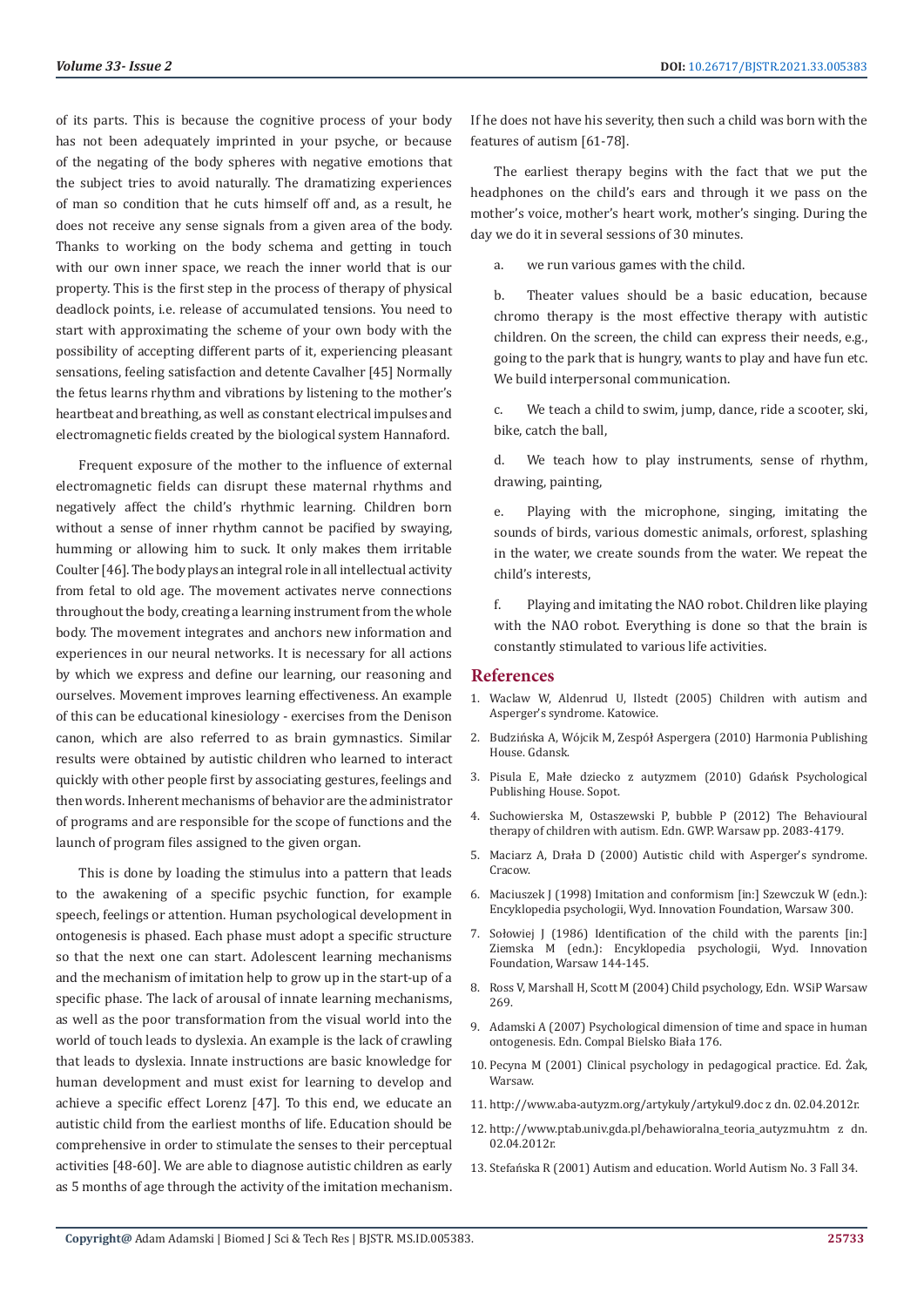- 14. [Bloom L, Lahey M \(1978\) Language development and language](https://academiccommons.columbia.edu/doi/10.7916/D8QZ2GQ5)  [disorders. New York, Wiley.](https://academiccommons.columbia.edu/doi/10.7916/D8QZ2GQ5)
- 15. Adamski A (2008) The perception of music, its dimension in art and psychology quantum. Edn. Compal. Bielsko Biala 163.
- 16. Waliczak G (1997) Music therapy as one of the forms of education for autistic children. in Education of Autistic People Gdańsk 1997.
- 17. Brink S, Smart M (1995) New research suggests, that folks from 8 to 80 can shape up Their brains with Aerobic exercise, [in]: US World and News Report 118 (19): 79.
- 18. Dutkiewicz K (2000) Body language through dance. Life of the school in 2000 6: 67-78
- 19. Żebrowska M (1973) Psychology of children and adolescents. PWN. Warsaw.
- 20. Sherborne W (2003) growing movement for children. The backdrop. with j, ang. M. Bogdanovich. PWN. Warsaw.
- 21. Adamski A, Adamska A (2009) Education of children and youth through music and for music. Collective work, D. Kadłubiec and A. Adamski (Eds.). In: Music, light, movement in the development of human personality. Edn. Compal. Bielsko-Biala 124-135.
- 22. Zabłocki KJ (2000) Autism Płock 9-21.
- 23. Gałkowski T (1995) Autistic child in the family and school environment. Warsaw.
- 24. [Bobkowicz Lewandowska L \(1995\) Childhood Autism issues of](http://p16.lublin.eu/download/dopoczytania/autyzm_dzieciecy.pdf)  [diagnosis and therapy Gdańsk.](http://p16.lublin.eu/download/dopoczytania/autyzm_dzieciecy.pdf)
- 25. Chomsky N (2002) On Nature and Language. Cambridge University Press, Cambridge, England.
- 26. [Markoff J \(2008\) Herculean Device for Molecular Mysteries \(ang.\). The](https://www.nytimes.com/2008/07/09/health/09iht-08comp.14349738.html)  [New York 2008.](https://www.nytimes.com/2008/07/09/health/09iht-08comp.14349738.html)
- 27. [Hameroff SR \(1998\) Quantum Computation in Brain Microtubules. The](https://www.alice.id.tue.nl/references/hameroff-1998.pdf)  [Penrose - Hameroff Orch o Orch OR model consciousness. Philosophical](https://www.alice.id.tue.nl/references/hameroff-1998.pdf)  [Transactions of the Royal Society 356: 1869-1896.](https://www.alice.id.tue.nl/references/hameroff-1998.pdf)
- 28. [Hameroff \(1990\) Computational connectionism within neurons: A](https://www.sciencedirect.com/science/article/abs/pii/0167278990900935)  [model of cytoskeletal.](https://www.sciencedirect.com/science/article/abs/pii/0167278990900935)
- 29. Penrose R, Hameroff SR (1995) Quantum computing in microtubules: Selfcollapse as, a possible mechanism for consciousness: Toward a science of consciousness. In: Hammeroff SR, Kaszniak AW, Scott AC (Eds.). MIT Press Mass, Cambridge, England, p. 34-43.
- 30. Gibson JJ (1966) The senses considered as perceptual system. Houghton Mifflin, Massachusetts, USA.
- 31. Lorenz K (1977) The reverse side of the mirror. Trans. K. Wolicki. P.I W, Warsaw, Poland.
- 32. Piaget J (1969) The Mechanisms of perception. Basic Books, New York, USA.
- 33. Wygotski L (1989) Thinking and Speech. PWN, Warsaw, Poland.
- 34. Chomsky N (1975) Questions of semantics. Threshold Edition, Paris, **Italy**
- 35. Zalewski G (1992) Psychological models of awareness and selfawareness. Filla U.W. Białystok, Poland.
- 36. Schaffer H (1994) The beginnings of a child's socialization. PWN, Warsaw, Poland.
- 37. Harwas Napierała B, Trempała J, (2001) Human development psychology. Warsaw: PWN.
- 38. Lovaas OIL (1993) Teaching mentally disabled children. Warsaw, Poland.
- 39. Delacato CH (1995) Strange, incomprehensible. Autistic child. Warsaw, Poland.
- 40. Fridlund AJ (1994) Human facial expression. Academic Press Incorporation, San Diego, USA.
- 41. Bogusł[awska A, Stopa A, Kurywczak K \(2000\) Interdisciplinary](http://www.czytelniamedyczna.pl/1290,interdyscyplinarna-ocena-oplnionego-rozwoju-mowy.html) [assessment of delayed speech development. New Medicine 99\(7\): 47-](http://www.czytelniamedyczna.pl/1290,interdyscyplinarna-ocena-oplnionego-rozwoju-mowy.html) [58.](http://www.czytelniamedyczna.pl/1290,interdyscyplinarna-ocena-oplnionego-rozwoju-mowy.html)
- 42. Chomsky N (1980) Excerpted in the behavioral and brain. Sciences 3: 1- 61.
- 43. Angyal A (1941) Foundation for a science of personality. The Viking Press New York, USA.
- 44. Zohar D, Marshall IN (2001) Spiritual intelligence. Translated by P. Turski Poznań: Rebis.
- 45. Cavalher F (2001) Visualisation. Trans. A. Suchańska. Poznań: Rebis Publishing House.
- 46. Coulter DJ (1986) Children at risk: The development of drop-quts. Longmont, CO: Coulter Public Sound Cassette.
- 47. Lorenz K (1975) The so-called evil. Trans. P. Kulig. PIW, Warsaw, Poland.
- 48. [Adamski A \(2006\) The role of bioelectronic processes in shaping human](https://www.worldcat.org/title/rola-procesow-bioelektronicznych-w-ksztatowaniu-percepcji-zmysowej-i-funkcji-psychicznych-czowieka-studium-bioelektroniczne-systemu-psychobiologicznego-czowieka/oclc/255382789) [sensory perception and mental functions. Ed. University of Silesia.](https://www.worldcat.org/title/rola-procesow-bioelektronicznych-w-ksztatowaniu-percepcji-zmysowej-i-funkcji-psychicznych-czowieka-studium-bioelektroniczne-systemu-psychobiologicznego-czowieka/oclc/255382789) [Katowice.](https://www.worldcat.org/title/rola-procesow-bioelektronicznych-w-ksztatowaniu-percepcji-zmysowej-i-funkcji-psychicznych-czowieka-studium-bioelektroniczne-systemu-psychobiologicznego-czowieka/oclc/255382789)
- 49. [Adamski A \(2012\) Movement in education and upbringing of preschool](http://bazhum.muzhp.pl/media/files/Studia_z_Teorii_Wychowania_polrocznik_Zespolu_Teorii_Wychowania_Komitetu_Nauk_Pedagogicznych_PAN/Studia_z_Teorii_Wychowania_polrocznik_Zespolu_Teorii_Wychowania_Komitetu_Nauk_Pedagogicznych_PAN-r2012-t3-n2_(5)/Studia_z_Teorii_Wychowania_polrocznik_Zespolu_Teorii_Wychowania_Komitetu_Nauk_Pedagogicznych_PAN-r2012-t3-n2_(5)-s92-113/Studia_z_Teorii_Wychowania_polrocznik_Zespolu_Teorii_Wychowania_Komitetu_Nauk_Pedagogicznych_PAN-r2012-t3-n2_(5)-s92-113.pdf) [children. Studies in Theory of Upbringing. T.III 2\(5\): 92-113.](http://bazhum.muzhp.pl/media/files/Studia_z_Teorii_Wychowania_polrocznik_Zespolu_Teorii_Wychowania_Komitetu_Nauk_Pedagogicznych_PAN/Studia_z_Teorii_Wychowania_polrocznik_Zespolu_Teorii_Wychowania_Komitetu_Nauk_Pedagogicznych_PAN-r2012-t3-n2_(5)/Studia_z_Teorii_Wychowania_polrocznik_Zespolu_Teorii_Wychowania_Komitetu_Nauk_Pedagogicznych_PAN-r2012-t3-n2_(5)-s92-113/Studia_z_Teorii_Wychowania_polrocznik_Zespolu_Teorii_Wychowania_Komitetu_Nauk_Pedagogicznych_PAN-r2012-t3-n2_(5)-s92-113.pdf)
- 50. Adamski A, Adamska A (2014) Education of children with autism in e-learning. Tytuł książki.: E-lerning and Intercultural Competences Development in Defferent Countries. Redaktor: Eugenia Smyrnowa-Trybulska. Katowice. Wydawnictwo: Studio NOAN.
- 51. Bloom LM Lahey M (1978) Language development and language disorders. Wiley New York, USA.
- 52. Błeszyński J (1998) Speech and language of children with autism. Słupsk. College Pedagogue. in Słupsk.
- 53. Brauner AF (1997) A child lost in reality. Scientific Conference Gdańsk.
- 54. Chomsky N (1968) Language and Mind. Harcourt Brace Jovanovich, New York, USA.
- 55. Chomsky N, Hauser M, Fitch TW (2002) The Faculty of Language: What Is It, Who Has It, and How Did It Evolve? Science 298.
- 56. [Grandin T, Panek R \(2016\) Autistic brain. A journey into extraordinary](https://www.ccpress.pl/mozg-autystyczny-100) [minds, Copernicus Center Press Sp zoo, Krakow.](https://www.ccpress.pl/mozg-autystyczny-100)
- 57. Gibson JJ (1972) The affordances of the environment. Unpublished Manuscript. Perceptin 6.
- 58. [Hameroff SR, Watt RC \(1982\) Information processing in micotubules.](https://www.sciencedirect.com/science/article/abs/pii/0022519382901370) [Journal Theoretic Biolog. 98: 549-561.](https://www.sciencedirect.com/science/article/abs/pii/0022519382901370)
- 59. Hameroff SR (1994) Quantum consciousness in microtubules: An intraneuronal substrate for emergent consciousness? J of Consciousness Stud 1: 91-118.
- 60. [Lisiecka M, Sarnowska J \(1997\) Hipoterapia in Education of autistic](https://autyzmizespolaspergera.wordpress.com/2013/06/16/edukacja-osob-autystycznych-w-praktyce-i-badaniach-naukowych-konferencja-naukowa-gdansk-5-12-6-12-1997-r-pod-red-hanny-jaklewicz/) [people Gda](https://autyzmizespolaspergera.wordpress.com/2013/06/16/edukacja-osob-autystycznych-w-praktyce-i-badaniach-naukowych-konferencja-naukowa-gdansk-5-12-6-12-1997-r-pod-red-hanny-jaklewicz/)ńsk.
- 61. Obuchowska I (2005) Clinical psychology of children and adolescents selected issues [in:] Sęk H. (Eds.).: Clinical psychology 1: 41.
- 62. Penrose R (1995) The Emperor's New Mind. About computers, mind and the laws of physics. Trans P Amterdam. PWN, Warsaw, Poland.
- 63. [Piaget J \(1983\) Piaget,s theory. In: Mussen PH, \(Eds.\). Handbook of child](https://lubimyczytac.pl/ksiazka/57710/nowy-umysl-cesarza-o-komputerach-umysle-i-prawach-fizyki) [psychology TI 56-67.](https://lubimyczytac.pl/ksiazka/57710/nowy-umysl-cesarza-o-komputerach-umysle-i-prawach-fizyki)
- 64. Przetacznik Gierowska, Makiełko G (1985) Developmental and educational psychology of childhood. Warsaw. Publish. School and Pedagogue.
- 65. Schiefelbein S (1986) Beginning the journal. Washington National Geographic Society No 7: 28-49.